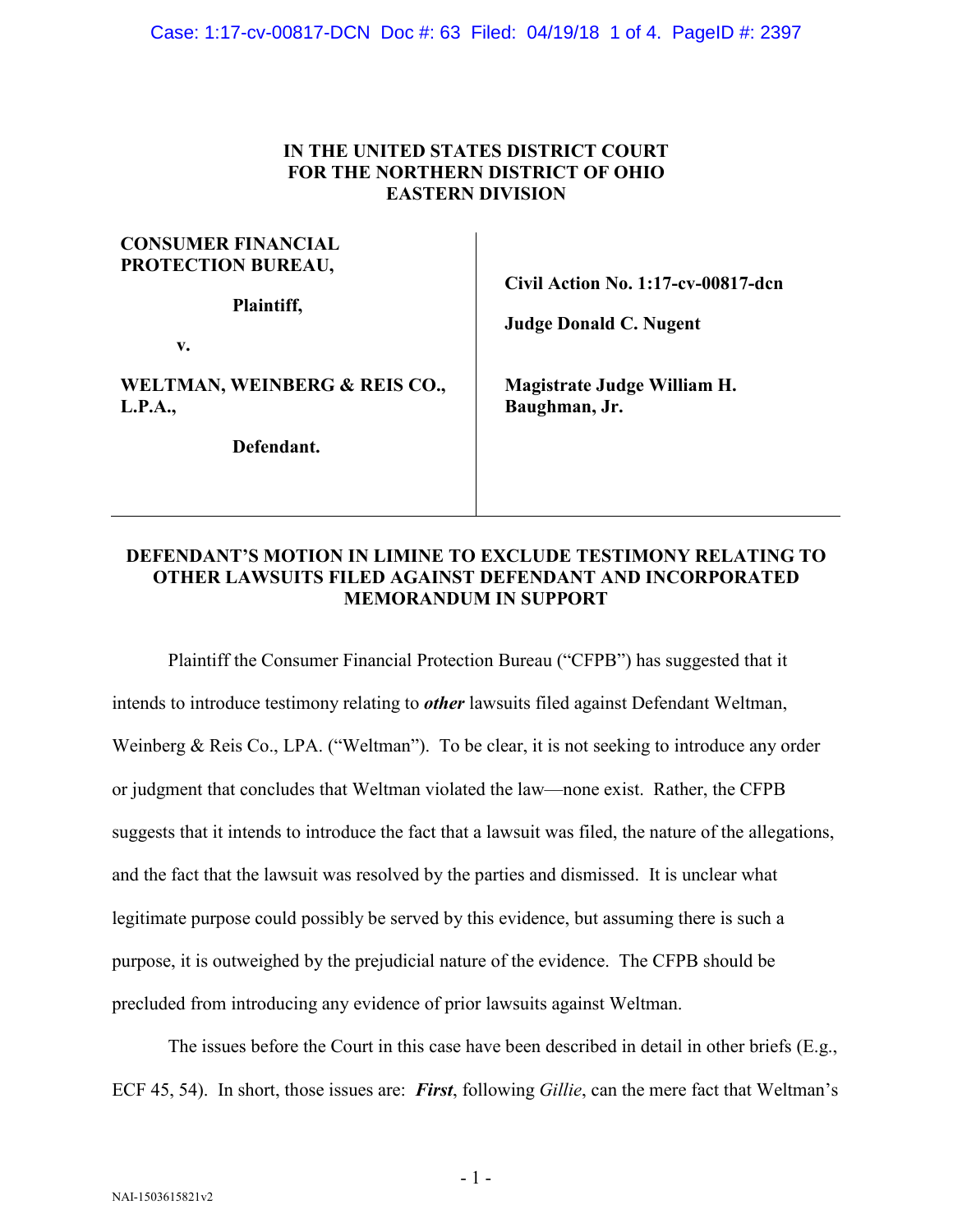#### Case: 1:17-cv-00817-DCN Doc #: 63 Filed: 04/19/18 2 of 4. PageID #: 2398

letterhead truthfully identifies Weltman as a law firm be misleading under the FDCPA and CFPA? That issue is one of law, as the Supreme Court held in *Gillie*. *Second*, if it is possible that, *Gillie* notwithstanding, using Weltman's letterhead requires "some degree of attorney involvement" to avoid liability under the FDCPA and CFPA, can the CFPB prove that there is a specific instance—based on the facts and circumstances of the particular debt at issue—where Weltman's robust process of evaluating debt portfolios and preliminary account evaluation in accordance with Weltman's Compliance Management System are insufficient to constitute attorney involvement?

As an initial matter, settlements cannot be used to prove liability. To the extent the CFPB intends to argue or imply that settled cases are evidence that Weltman violated the law in the past, Rule 408 prohibits that argument because "a settlement or offer to settle cannot be used to prove liability." *Michals v. Baxter Healthcare Corp.*, 289 F.3d 402, 409 (6th Cir. 2002). *Accord Franke v. Tig Ins. Co.*, No. 13-CV-13432, 2015 WL 5697597, at \*2-3 (E.D. Mich. Sept. 29, 2015) (excluding evidence of past litigation and past settlements under Rule 408).

To the extent the CFPB intends to argue that the allegations stated in the complaints filed in other lawsuits should be considered "evidence" in this case, "[a]llegations in a pleading are not evidence." *Slorp v. Lerner*, No. 2:12-CV-498, 2016 WL 1252980, at \*3 (S.D. Ohio Mar. 31, 2016). Indeed, they are rank hearsay. *See* Fed. R. Civ. P. 802.

Even if there were a legitimate purpose for introducing evidence of prior lawsuits against and settlements with Weltman, the evidence would be inadmissible under Rule 403, as it is unduly prejudicial and not probative of any issue in this case. *See McLeod v. Parsons Corp.*, 73 F. App'x 846, 854 (6th Cir. 2003) (affirming the district court's ruling to exclude irrelevant evidence of other employment discrimination lawsuits filed against the defendant because "the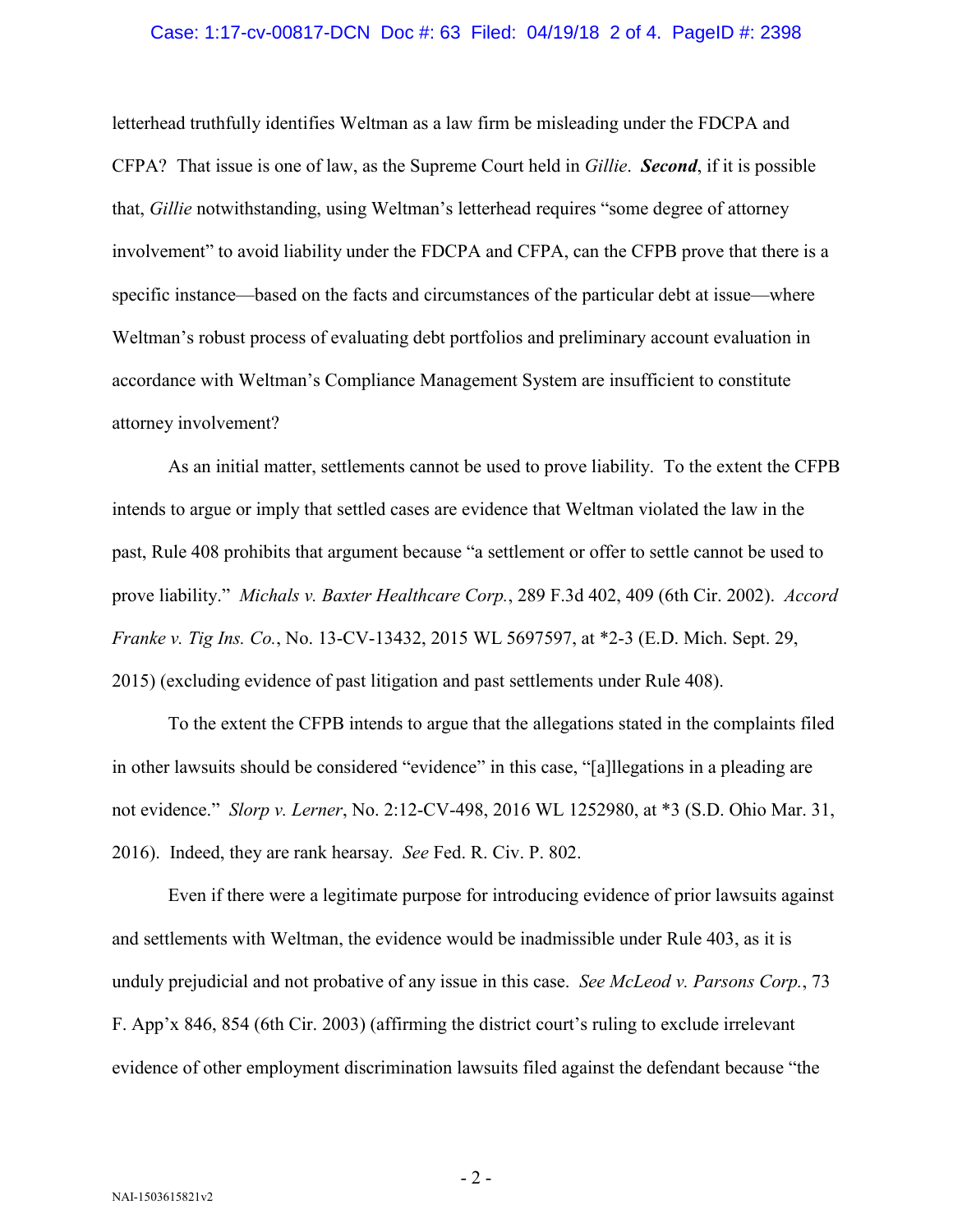### Case: 1:17-cv-00817-DCN Doc #: 63 Filed: 04/19/18 3 of 4. PageID #: 2399

potential for prejudice that would have accompanied this evidence would have substantially outweighed its probative value, and this evidence would have misled the jury"); *Franke*, 2015 WL 5697597, at \*2-3 (holding evidence of past litigation and settlements inadmissible under Rule 403, as it would unfairly prejudice the defendant); *Powers v. Bayliner Marine Corp.*, 855 F. Supp. 199, 205 (W.D. Mich. 1994) (finding evidence of a settlement inadmissible under Rule 408 and explaining that, "[e]ven if evidence of the settlement were otherwise admissible, the danger of unfair prejudice and confusion would compel its exclusion under Fed. R. Evid. 403").

For these reasons, all evidence relating to other lawsuits filed against Weltman should be excluded from evidence.

Dated: April 19, 2018 Respectfully submitted,

s/ Ryan A. Doringo James R. Wooley (0033850) Tracy K. Stratford (0069457) Ryan A. Doringo (0091144) JONES DAY North Point 901 Lakeside Avenue Cleveland, OH 44114.1190 Telephone: 216.586.3939 Facsimile: 216.579.0212 Email: jrwooley@jonesday.com tkstratford@jonesday.com radoringo@jonesday.com

Attorneys for Defendant Weltman, Weinberg & Reis Co., L.P.A.